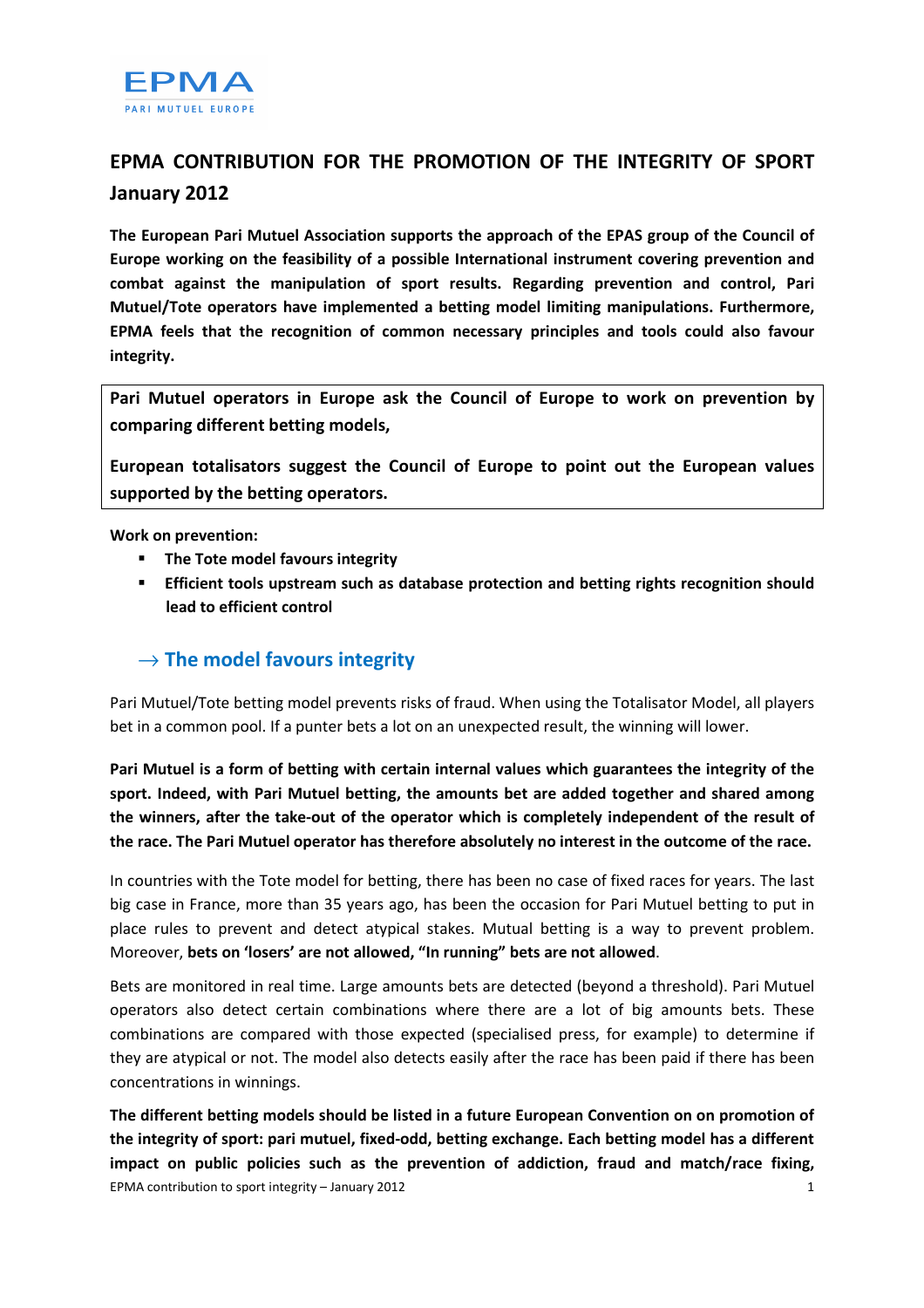

## financing good causes. As a preventive measure, States should compare the various betting types with the possibility to choose one for certain competitions (Pari Mutuel betting only for horse betting in France) and apply a different control to each.

For example, when looking at integrity issues, before talking about surveillance or alert systems such as Early Warning System to watch unusual betting patterns and risk to sport integrity, European Institutions and States should look at different betting models, particularly to study certain types of bet that present higher risk of manipulation. Moreover betting only on successful results should be a prerequisite condition (Gambling Regulation Agencies should agree on a list of competition and types of results on which betting is to be allowed).

#### Compare with other types of bet:

Betting Exchange has inner risks: The Betting Exchange allows the broader public to act as a bookmaker. This means that individuals can take odds (ie: "back") on the outcome of any event. Equally, they can offer odds "lay" to other participants. The technology automatically matches back and lay bets between various bettors – a percentage of winning bets being taken by the operator. The system makes it possible for individuals to bet on a horse to lose a race.

The Salford University study« Risks to the integrity of sport from betting corruption »(Feb 2008) indicates « an exchange offers new opportunities to cheat...». Researcher have confirmed this opinion in joint IRIS. Salford study on Sport betting and Corruption released on 1<sup>st</sup> February 2012.

Detection and traceability is difficult as it is difficult to control the various positions and players. Match/Race fixing cases appeared in UK in 2004 and 2006, directly derived from Betting Exchange manipulation (ex : Miles Rodgers & Mercer case ; opération «Crypton» also known as «Fallon » case.)

## $\rightarrow$  Useful Preventive tools

### Protect database

 Database protection in the betting sector (sport and racing) is not addressed in the European Green Paper on online gambling – The issue is particularly relevant to clarify looking at the lack of consistency between past ruling and ongoing legal cases (at national and EU level).

Examples:ATG/UNIBET – Database fight since 2007 - Unibet revealed at that time that they are not concerned by the \$36 million lawsuit brought against them by ATG, Swedish Pari Mutuel operator. ATG claims Unibet was not licensed to use their horse racing database, therefore owes 10% of related profits to ATG. In November 2010, during the 3 days of audition, Unibet tried to prove that the data stolen from ATG did not represent the whole database  $- A$  judgement late 2011 gave the obligation to Unibet to compensate the use of horse racing data. However the judgment was reversed on  $30<sup>th</sup>$  January 2012. The use of racing and sport data should be the basis of a common agreement between the sport organiser and the betting operator but this case shows once again that current IPR as it exists in many countries is not appropriate but could be modified to a right of exploitation as it is the case in France.

EPMA contribution to sport integrity – January 2012 2 April 2010 – UK High Court judgement Football Dataco v Brittens and others - The Fixture Lists are protected by database copyright, but not by sui generis database right or any other copyright. A